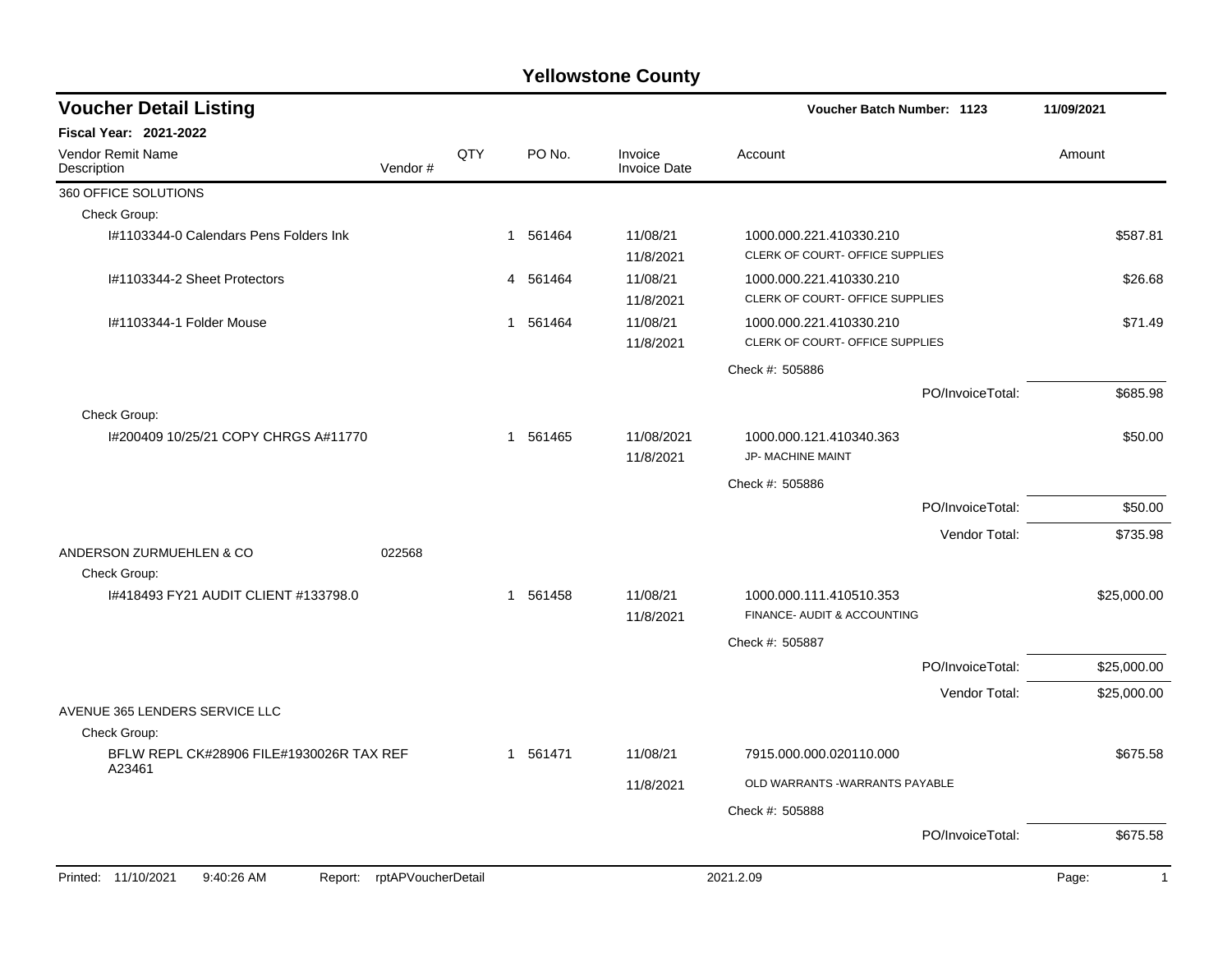| <b>Voucher Detail Listing</b>                |                               |     |          |                                | Voucher Batch Number: 1123                                 | 11/09/2021 |
|----------------------------------------------|-------------------------------|-----|----------|--------------------------------|------------------------------------------------------------|------------|
| Fiscal Year: 2021-2022                       |                               |     |          |                                |                                                            |            |
| Vendor Remit Name<br>Description             | Vendor#                       | QTY | PO No.   | Invoice<br><b>Invoice Date</b> | Account                                                    | Amount     |
|                                              |                               |     |          |                                | Vendor Total:                                              | \$675.58   |
| BILLINGS CLINIC                              |                               |     |          |                                |                                                            |            |
| Check Group: B                               |                               |     |          |                                |                                                            |            |
| 1#544646758-P MEDICAL SERVICE (BR) 1/22/21   |                               |     | 1 561463 | 11/08/21<br>11/8/2021          | 2300.000.000.020600.000<br>PUBLIC SAFETY ACCRUED LIABILITY | \$1,756.30 |
|                                              |                               |     |          |                                | Check #: 505890                                            |            |
|                                              |                               |     |          |                                | PO/InvoiceTotal:                                           | \$1,756.30 |
| Check Group:                                 |                               |     |          |                                |                                                            |            |
| 1#547275502-I SANE KIT                       |                               |     | 1 561473 | 11/08/2021<br>11/8/2021        | 2300.000.131.420140.202<br>DETECTIVES- EXPENSE OF INVEST   | \$600.00   |
|                                              |                               |     |          |                                | Check #: 505889                                            |            |
|                                              |                               |     |          |                                | PO/InvoiceTotal:                                           | \$600.00   |
|                                              |                               |     |          |                                | Vendor Total:                                              | \$2,356.30 |
| BILLINGS ORAL SURGERY LLC                    |                               |     |          |                                |                                                            |            |
| Check Group:                                 |                               |     |          |                                |                                                            |            |
| I#179535 DENTAL SERVICE (HK) 10-26-21        |                               |     | 1 561466 | 11/08/21                       | 2300.000.136.420200.356                                    | \$375.00   |
|                                              |                               |     |          | 11/8/2021                      | DETENTION- DOCTORS/HOSPITALS                               |            |
| 1#179638 DENTAL SERVICE (MM) 10-28-21        |                               |     | 1 561466 | 11/08/21                       | 2300.000.136.420200.356                                    | \$375.00   |
|                                              |                               |     |          | 11/8/2021                      | DETENTION- DOCTORS/HOSPITALS                               |            |
|                                              |                               |     |          |                                | Check #: 505891                                            |            |
|                                              |                               |     |          |                                | PO/InvoiceTotal:                                           | \$750.00   |
|                                              |                               |     |          |                                | Vendor Total:                                              | \$750.00   |
| <b>DIS Technologies</b>                      | 004200                        |     |          |                                |                                                            |            |
| Check Group:                                 |                               |     |          |                                |                                                            |            |
| I#8505 Scanning Archive Finance Proj A#MT593 |                               |     | 1 561459 | 11/08/21<br>11/8/2021          | 1000.000.199.411800.397<br>MISC- CONTRACT SERVICES         | \$3,261.87 |
|                                              |                               |     |          |                                | Check #: 505892                                            |            |
|                                              |                               |     |          |                                | PO/InvoiceTotal:                                           | \$3,261.87 |
|                                              |                               |     |          |                                | Vendor Total:                                              | \$3,261.87 |
| <b>FRIEDEL LLC</b>                           |                               |     |          |                                |                                                            |            |
| Printed: 11/10/2021<br>9:40:26 AM            | rptAPVoucherDetail<br>Report: |     |          |                                | 2021.2.09                                                  | 2<br>Page: |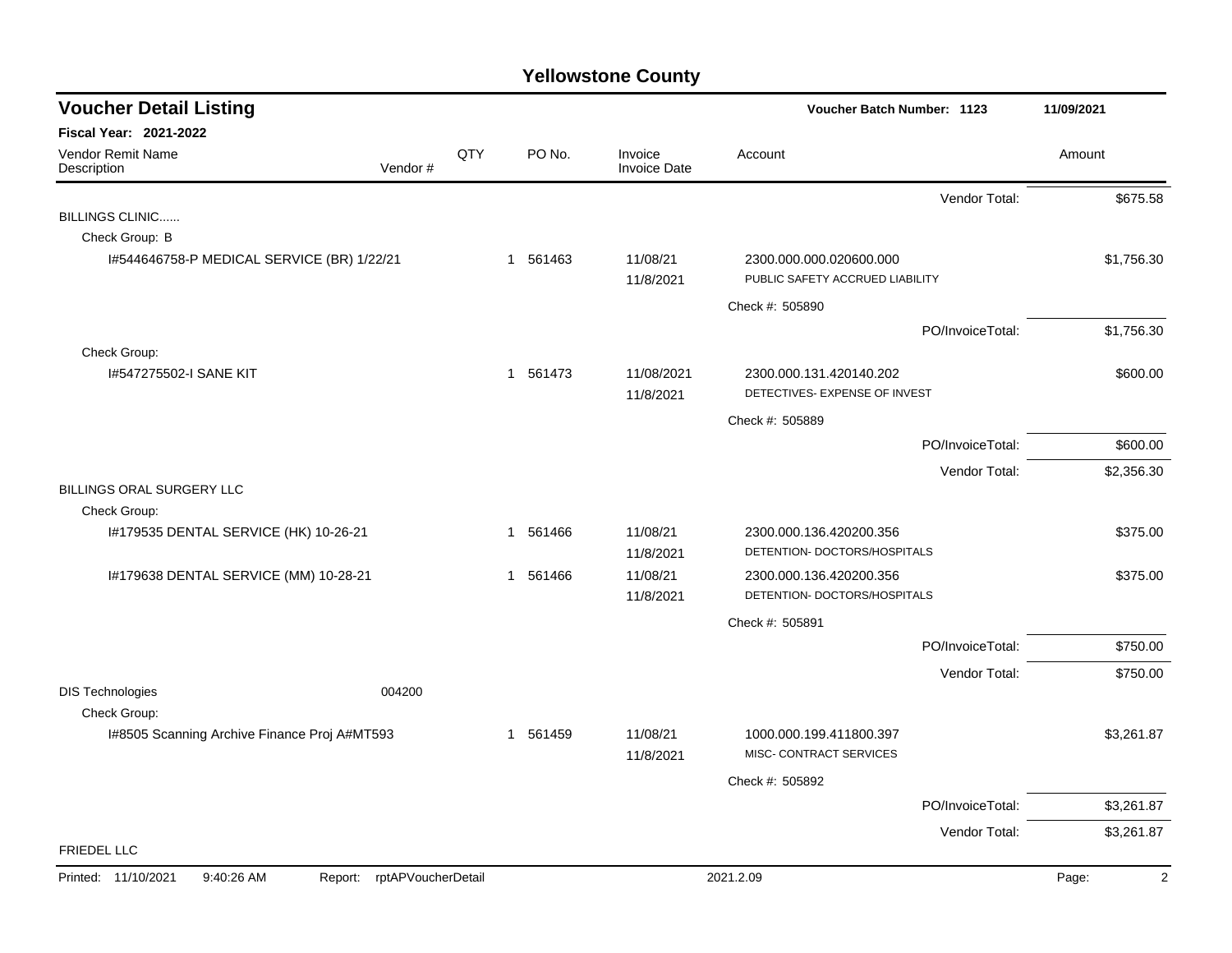| <b>Voucher Detail Listing</b>                                   |     |           |                                    | Voucher Batch Number: 1123                                              | 11/09/2021 |
|-----------------------------------------------------------------|-----|-----------|------------------------------------|-------------------------------------------------------------------------|------------|
| Fiscal Year: 2021-2022                                          |     |           |                                    |                                                                         |            |
| <b>Vendor Remit Name</b><br>Description<br>Vendor#              | QTY | PO No.    | Invoice<br><b>Invoice Date</b>     | Account                                                                 | Amount     |
| Check Group:                                                    |     |           |                                    |                                                                         |            |
| Bosick, Isaiah; INV 29336; GPS; September 2021                  |     | 30 561467 | 11/08/21<br>11/8/2021              | 1000.000.121.410340.398<br>JP- FELONY SUBSIDIES                         | \$270.00   |
| Cosgrove, Paddy; INV 29277; GPS; September 2021                 |     | 30 561467 | 11/08/21<br>11/8/2021              | 1000.000.121.410340.398<br>JP- FELONY SUBSIDIES                         | \$270.00   |
| Dupree, Raymond; INV 29339; GPS; September 2021                 |     | 30 561467 | 11/08/21<br>11/8/2021              | 1000.000.121.410340.398<br>JP- FELONY SUBSIDIES                         | \$270.00   |
| Flippin, Lebron; INV 29344; GPS; September 2021                 |     | 30 561467 | 11/08/21<br>11/8/2021              | 1000.000.121.410340.398<br>JP- FELONY SUBSIDIES                         | \$270.00   |
| Gustafson, Madelynn; INV 29348; GPS; September 2021             | 30  | 561467    | 11/08/21<br>11/8/2021              | 1000.000.121.410340.398<br>JP- FELONY SUBSIDIES                         | \$270.00   |
| Hampton, Winda; INV 29870; GPS; September 2021                  | 8   | 561467    | 11/08/21<br>11/8/2021              | 1000.000.121.410340.398<br>JP- FELONY SUBSIDIES                         | \$72.00    |
| Hartley, Brittany; INV 29265; SCRAM; September 2021             | 30  | 561467    | 11/08/21<br>11/8/2021              | 1000.000.121.410340.398<br>JP- FELONY SUBSIDIES                         | \$270.00   |
| Jefferson, Gary; INV 29868; GPS; September 2021                 | 21  | 561467    | 11/08/21<br>11/8/2021              | 1000.000.121.410340.398<br>JP- FELONY SUBSIDIES                         | \$189.00   |
| Madison, Sean; INV 29359; GPS; September 2021                   | 30  | 561467    | 11/08/21<br>11/8/2021              | 1000.000.121.410340.398<br>JP- FELONY SUBSIDIES                         | \$270.00   |
| Manuelito, Darylyn; INV 29268; Soberlink; September<br>2021     | 10  | 561467    | 11/08/21                           | 1000.000.121.410340.398                                                 | \$90.00    |
| Monson, Riley; INV 29376; GPS; September 2021                   |     | 27 561467 | 11/8/2021<br>11/08/21<br>11/8/2021 | JP- FELONY SUBSIDIES<br>1000.000.121.410340.398<br>JP- FELONY SUBSIDIES | \$243.00   |
| Old Crow, Wade; INV 29361; GPS; September 2021                  | 30  | 561467    | 11/08/21<br>11/8/2021              | 1000.000.121.410340.398<br>JP- FELONY SUBSIDIES                         | \$270.00   |
| Pearson, Christopher; INV 29242; GPS; September 2021            | 30  | 561467    | 11/08/21<br>11/8/2021              | 1000.000.121.410340.398<br>JP- FELONY SUBSIDIES                         | \$270.00   |
| Romero, Ryan; INV 29525; GPS; September 2021                    |     | 12 561467 | 11/08/21<br>11/8/2021              | 1000.000.121.410340.398<br>JP- FELONY SUBSIDIES                         | \$108.00   |
| Spotted, Dalerion; INV 29323; Soberlink; September 2021         |     | 30 561467 | 11/08/21<br>11/8/2021              | 1000.000.121.410340.398<br>JP- FELONY SUBSIDIES                         | \$270.00   |
| Printed: 11/10/2021<br>9:40:26 AM<br>Report: rptAPVoucherDetail |     |           |                                    | 2021.2.09                                                               | 3<br>Page: |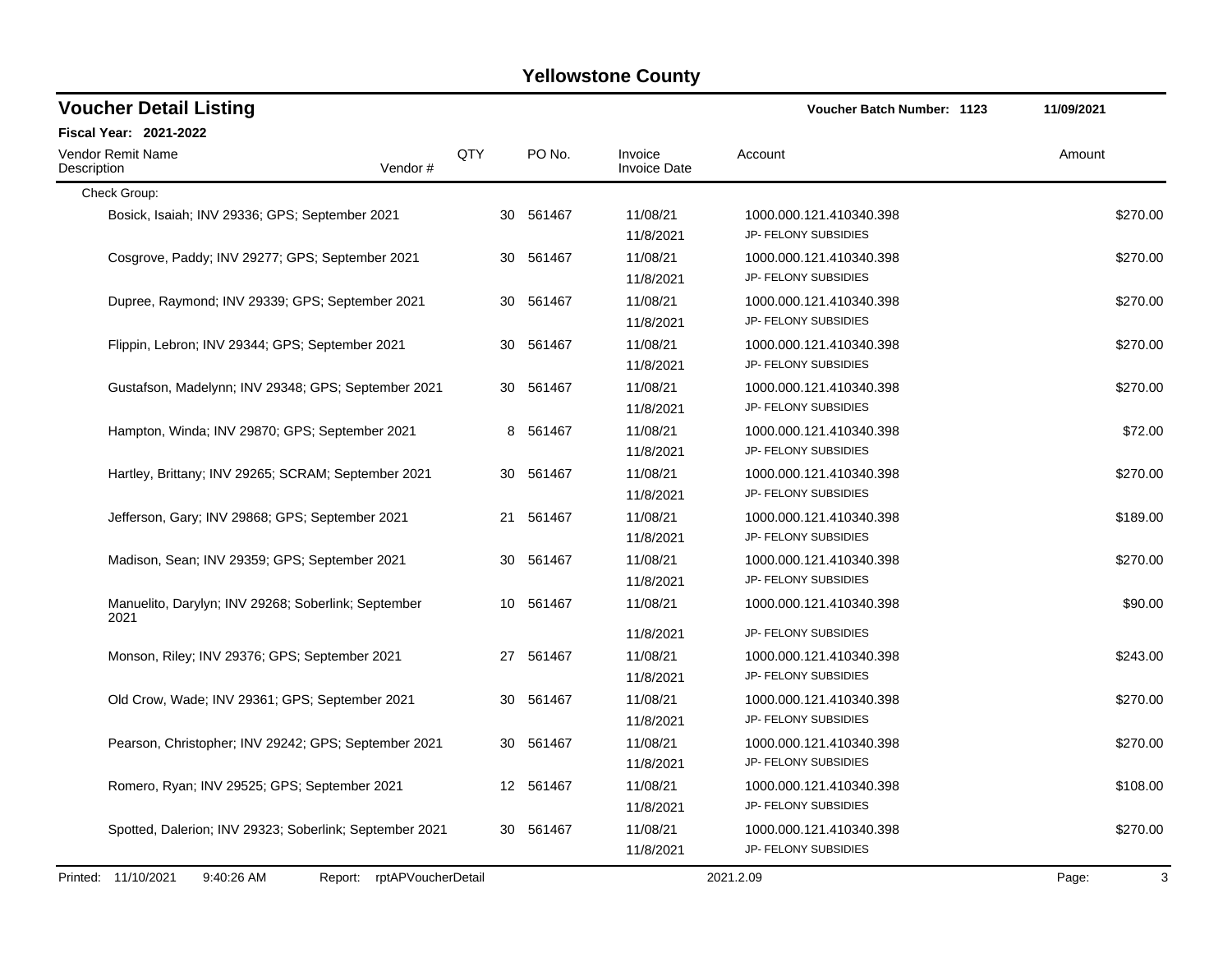|                                                                           |     |           | <b>Yellowstone County</b> |                                                    |                  |            |
|---------------------------------------------------------------------------|-----|-----------|---------------------------|----------------------------------------------------|------------------|------------|
| <b>Voucher Detail Listing</b>                                             |     |           |                           | Voucher Batch Number: 1123                         |                  | 11/09/2021 |
| <b>Fiscal Year: 2021-2022</b>                                             |     |           |                           |                                                    |                  |            |
| <b>Vendor Remit Name</b><br>Vendor#<br>Description                        | QTY | PO No.    | Invoice<br>Invoice Date   | Account                                            |                  | Amount     |
| Walks, Vanetta; INV 29500; GPS; September 2021                            |     | 13 561467 | 11/08/21<br>11/8/2021     | 1000.000.121.410340.398<br>JP- FELONY SUBSIDIES    |                  | \$117.00   |
| White, Robert; INV 29523; GPS; September 2021                             |     | 22 561467 | 11/08/21<br>11/8/2021     | 1000.000.121.410340.398<br>JP- FELONY SUBSIDIES    |                  | \$198.00   |
|                                                                           |     |           |                           | Check #: 505893                                    |                  |            |
|                                                                           |     |           |                           |                                                    | PO/InvoiceTotal: | \$3,717.00 |
|                                                                           |     |           |                           |                                                    | Vendor Total:    | \$3,717.00 |
| LEVEL 3 COMMUNICATIONS LLC<br>Check Group:                                |     |           |                           |                                                    |                  |            |
| A#5-CMSP5CXK I#250229603 BACKUP 3165 KING AVE<br>E 11/1/21                |     | 1 561470  | 11/08/21                  | 6060.000.608.500800.345                            |                  | \$576.55   |
|                                                                           |     |           | 11/8/2021                 | TECHNOLOGY- TELEPHONE & TECHNOLOGY                 |                  |            |
|                                                                           |     |           |                           | Check #: 505894                                    |                  |            |
|                                                                           |     |           |                           |                                                    | PO/InvoiceTotal: | \$576.55   |
|                                                                           |     |           |                           |                                                    | Vendor Total:    | \$576.55   |
| <b>MODERN MARKETING</b><br>Check Group:                                   |     |           |                           |                                                    |                  |            |
| I#MMI143221; Mood pencils                                                 |     | 1 561441  | 11/05/2021<br>11/5/2021   | 2300.000.130.420110.336<br>ADMIN- PUBLIC RELATIONS |                  | \$345.00   |
|                                                                           |     |           |                           | Check #: 505895                                    |                  |            |
|                                                                           |     |           |                           |                                                    | PO/InvoiceTotal: | \$345.00   |
|                                                                           |     |           |                           |                                                    | Vendor Total:    | \$345.00   |
| ROBISON, LEVI.                                                            |     |           |                           |                                                    |                  |            |
| Check Group:<br>BFLW REPL CK#419563 TRVL REIMB 2018 & POLLING<br>MGR 2018 |     | 1 561468  | 11/08/21                  | 7915.000.000.020110.000                            |                  | \$458.00   |
|                                                                           |     |           | 11/8/2021                 | OLD WARRANTS -WARRANTS PAYABLE                     |                  |            |
|                                                                           |     |           |                           | Check #: 505896                                    |                  |            |
|                                                                           |     |           |                           |                                                    | PO/InvoiceTotal: | \$458.00   |
| <b>RUBBER STAMP SHOP</b><br>005420                                        |     |           |                           |                                                    | Vendor Total:    | \$458.00   |

## Printed: 11/10/2021 9:40:26 AM Report: rptAPVoucherDetail 2021.2.09 2021.2.09 Page: 4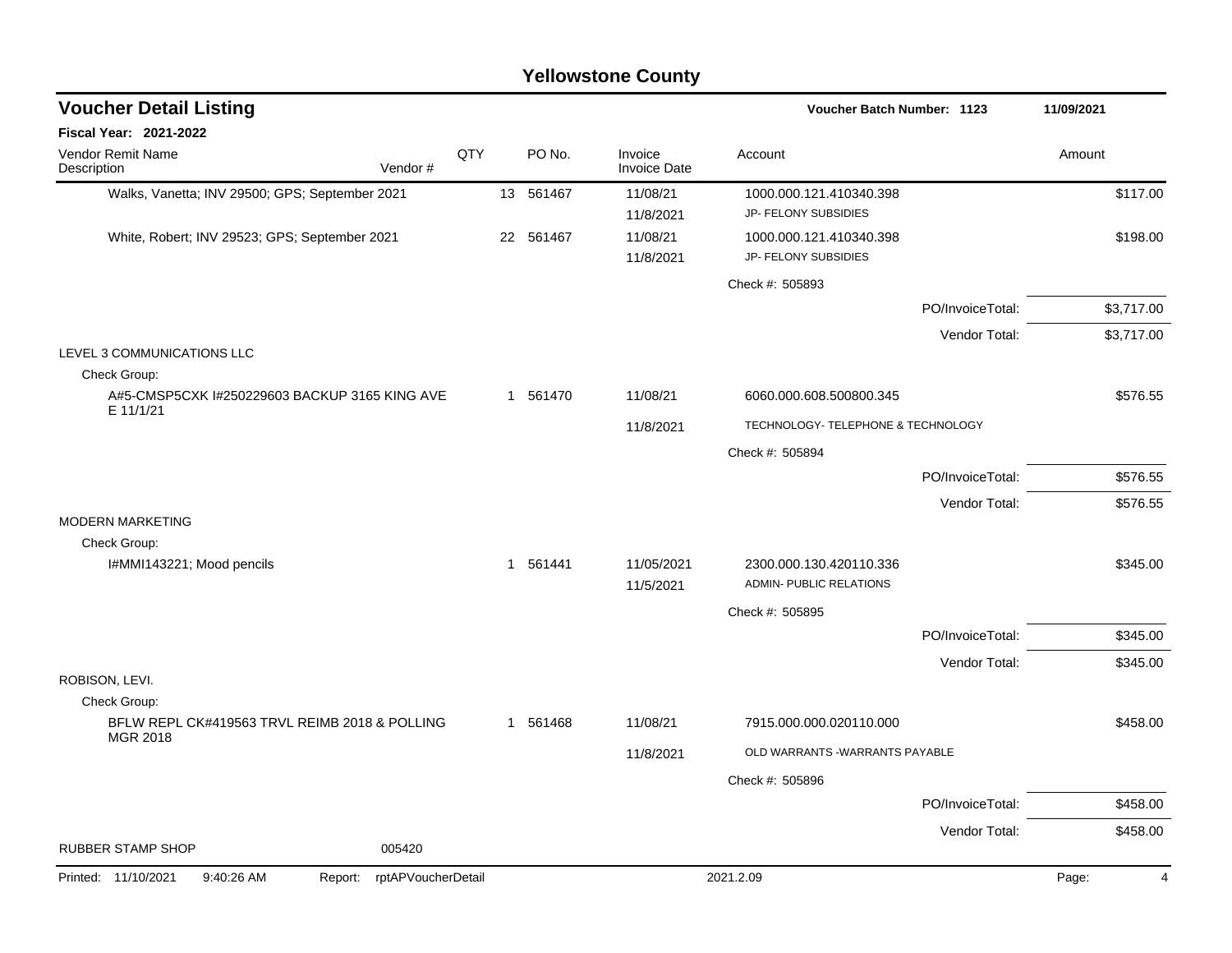|                                                                   |         |     |                        | <b>Yellowstone County</b>      |                                                            |                  |            |
|-------------------------------------------------------------------|---------|-----|------------------------|--------------------------------|------------------------------------------------------------|------------------|------------|
| <b>Voucher Detail Listing</b>                                     |         |     |                        |                                | Voucher Batch Number: 1123                                 |                  | 11/09/2021 |
| <b>Fiscal Year: 2021-2022</b>                                     |         |     |                        |                                |                                                            |                  |            |
| Vendor Remit Name<br>Description                                  | Vendor# | QTY | PO No.                 | Invoice<br><b>Invoice Date</b> | Account                                                    |                  | Amount     |
| Check Group:                                                      |         |     |                        |                                |                                                            |                  |            |
| I#210847 Name Stamps & Will Stamp                                 |         |     | 561460<br>$\mathbf{1}$ | 11/08/21<br>11/8/2021          | 1000.000.221.410330.210<br>CLERK OF COURT- OFFICE SUPPLIES |                  | \$156.84   |
|                                                                   |         |     |                        |                                | Check #: 505897                                            |                  |            |
|                                                                   |         |     |                        |                                |                                                            | PO/InvoiceTotal: | \$156.84   |
|                                                                   |         |     |                        |                                |                                                            | Vendor Total:    | \$156.84   |
| RUFF, STEVE                                                       |         |     |                        |                                |                                                            |                  |            |
| Check Group:<br>BFLW REPL CK #480836 VA BURIAL BENEFIT J. RUFF    |         |     | 1 561469               | 11/08/21<br>11/8/2021          | 7915.000.000.020110.000<br>OLD WARRANTS -WARRANTS PAYABLE  |                  | \$250.00   |
|                                                                   |         |     |                        |                                | Check #: 505898                                            |                  |            |
|                                                                   |         |     |                        |                                |                                                            | PO/InvoiceTotal: | \$250.00   |
|                                                                   |         |     |                        |                                |                                                            | Vendor Total:    | \$250.00   |
| RUMPH, JACKIE                                                     |         |     |                        |                                |                                                            |                  |            |
| Check Group:                                                      |         |     |                        |                                |                                                            |                  |            |
| HOTEL ESP Natl Conv Savanah 10/24-29/21 JR                        |         |     | 561457<br>$\mathbf{1}$ | 11/08/21<br>11/8/2021          | 2290.000.410.450400.370<br><b>EXTENSION- TRAVEL</b>        |                  | \$427.20   |
| Per Diem ESP Natl Conv Savanah 10/24-29/21 JR                     |         |     | 561457<br>$\mathbf{1}$ | 11/08/21                       | 2290.000.410.450400.370                                    |                  | \$173.00   |
|                                                                   |         |     |                        | 11/8/2021                      | <b>EXTENSION- TRAVEL</b>                                   |                  |            |
| Baggage/Taxi ESP Natl Conv Savanah 10/24-29/21 JR                 |         |     | 1 561457               | 11/08/21<br>11/8/2021          | 2290.000.410.450400.370<br><b>EXTENSION- TRAVEL</b>        |                  | \$102.33   |
|                                                                   |         |     |                        |                                | Check #: 505899                                            |                  |            |
|                                                                   |         |     |                        |                                |                                                            | PO/InvoiceTotal: | \$702.53   |
|                                                                   |         |     |                        |                                |                                                            | Vendor Total:    | \$702.53   |
| <b>SCHUTZ FOSS ARCHITECTS</b>                                     | 042744  |     |                        |                                |                                                            |                  |            |
| Check Group:                                                      |         |     |                        |                                |                                                            |                  |            |
| PayApp#6 Prj#2112 YCDF Psych Interview Remodel<br><b>Billings</b> |         |     | 1 561462               | 11/08/21                       | 4050.000.599.411200.920                                    |                  | \$500.00   |
|                                                                   |         |     |                        | 11/8/2021                      | GENERAL- CAPITAL OUTLAY/ BUILDING                          |                  |            |
|                                                                   |         |     |                        |                                | Check #: 505900                                            |                  |            |
|                                                                   |         |     |                        |                                |                                                            |                  |            |